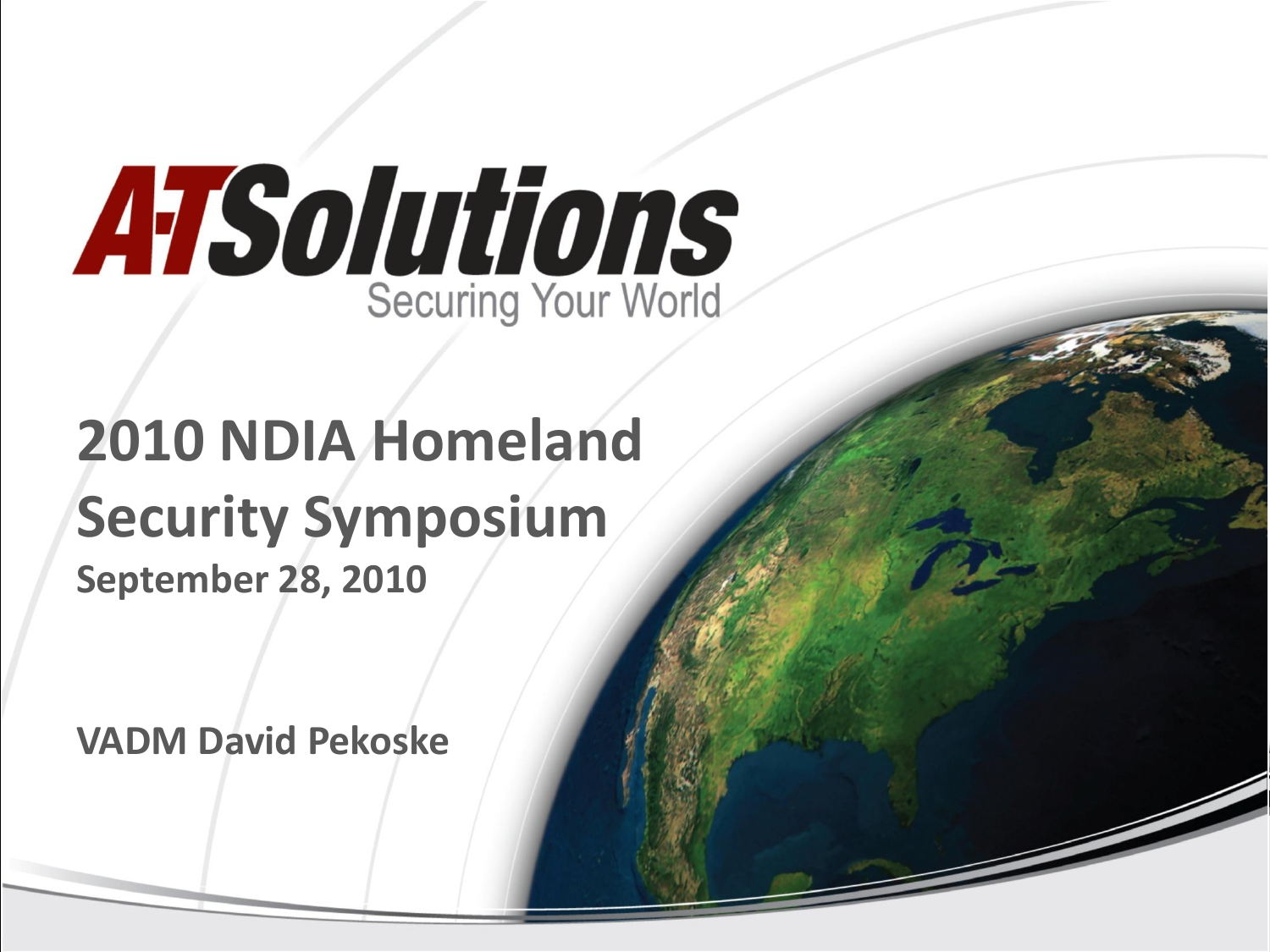### 9/22/2010 Testimony before the Senate Committee on Homeland Security and Government Affairs

- Homeland Security Secretary Janet Napolitano:
	- "Homegrown terrorists represent a new and changing facet of the terrorist threat."
	- "There is a rising threat from attacks that use improvised explosive devices (IEDs), other explosives and small arms."
- FBI Director Robert Mueller:
	- "Despite significant counterterrorism pressure abroad, al Qaeda remains committed to advancing attack plans directed at the West, including plans against Europe and the homeland."
- NCTC Director Michael Leiter:
	- "During the past year our nation has dealt with the most significant developments in the terrorist threat to the Homeland since 9/11."

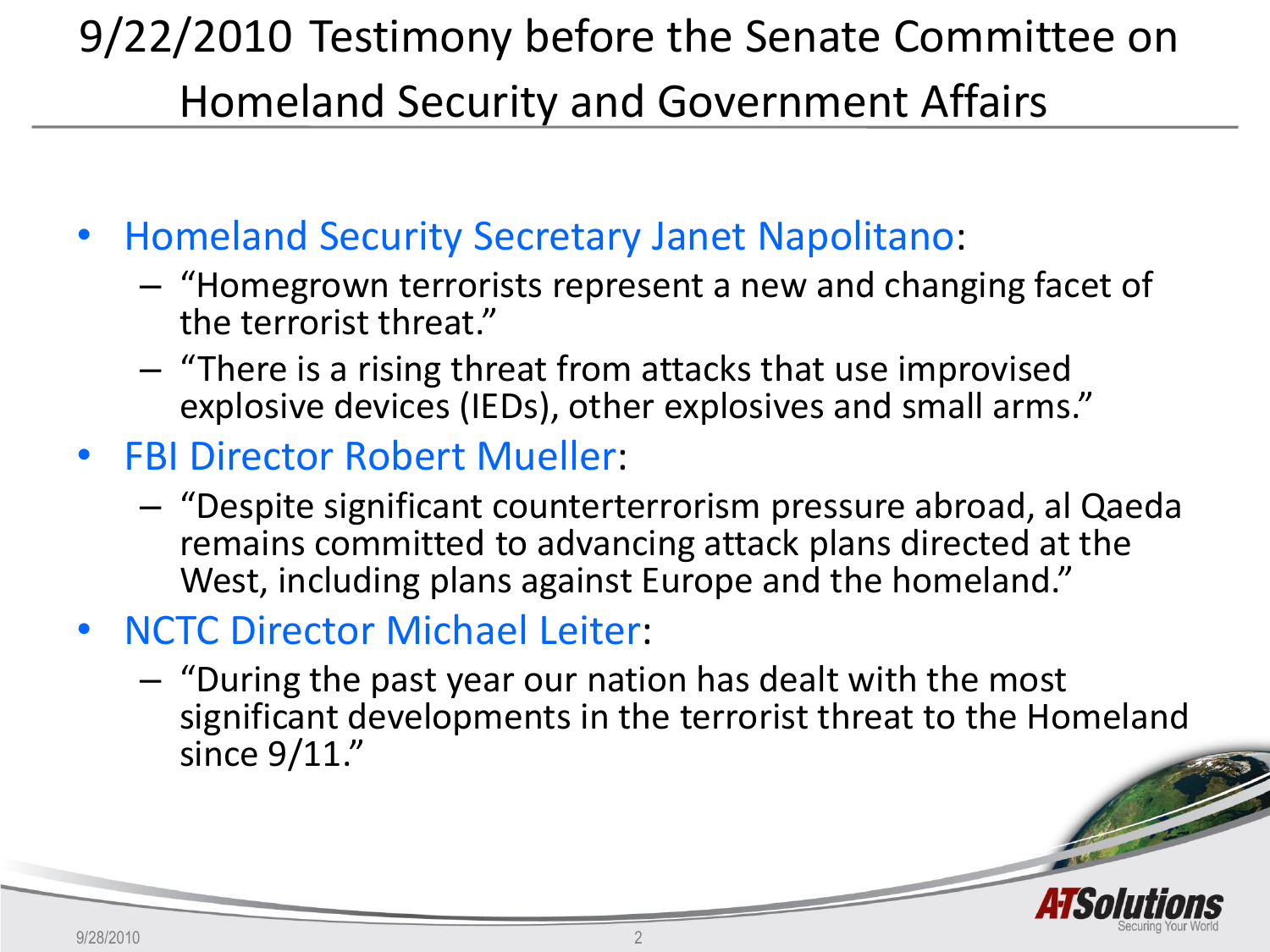# Small Vessel Security Strategy

#### Implementation Plan

- •Pends DHS Approval
- •IMO Guidelines
- •Leg Proposal for Small Boat Operator Training and **Certification**
- •AIS/NOA NPRM
	- •Commercial > 65'
	- •Tugs >26' or 600 HP
	- •All vessels 50+ passengers
	- •All high speed vessels
	- •Barges carrying CDC





DEPARTMENT OF HOMELAND SECURITY

#### **SMALL VESSEL** SECURITY STRATEGY

**JANUARY 2008** 

USS COLE (2000) M/V Limburg (2002) M/V Seabourne Spirit (2005) Mumbai Attacks (2008)

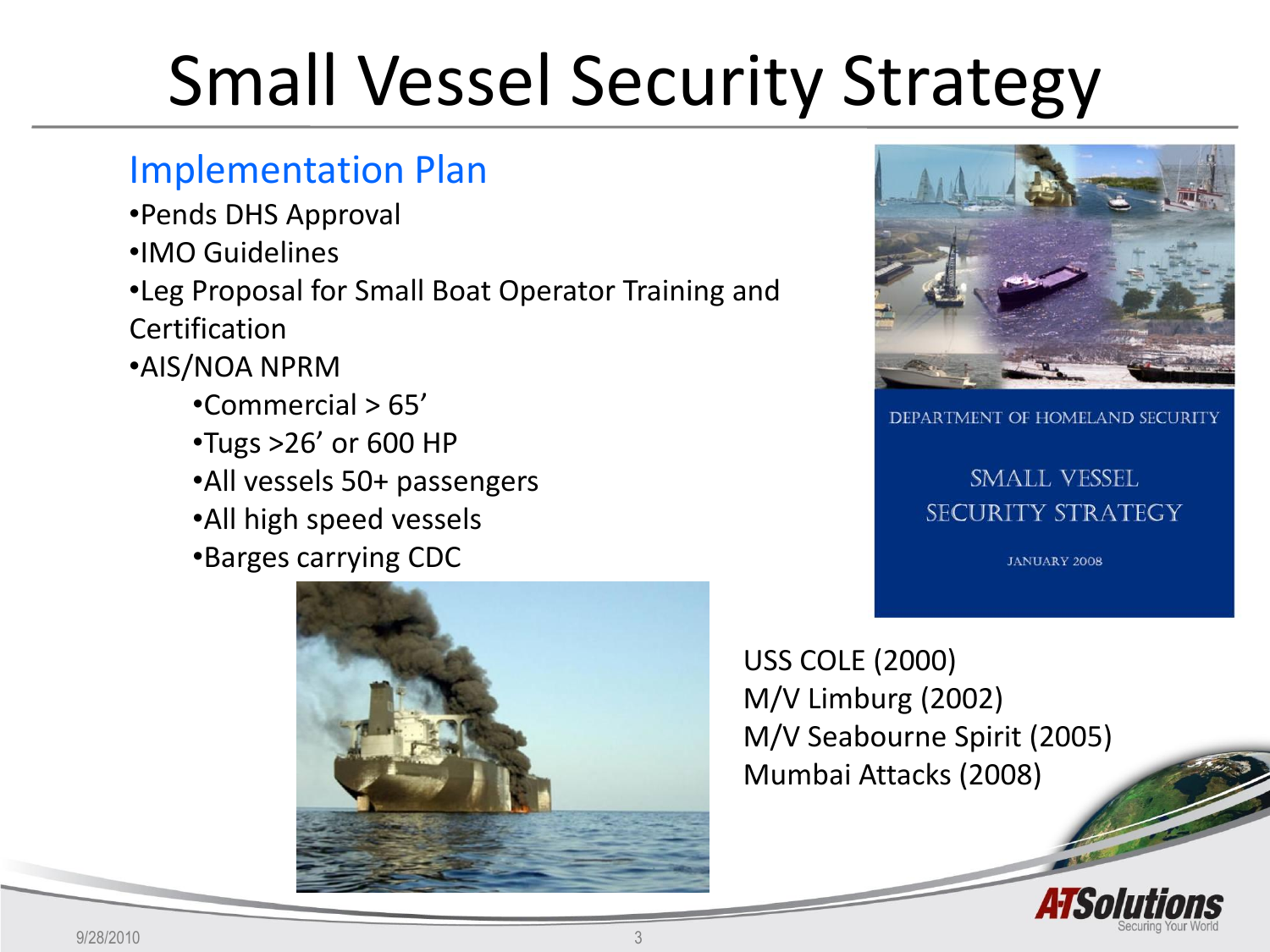## Maritime Operational Threat Response



#### Ingredients:

- •Triggers
- •Coverage
- •Responsiveness
- •Decision Making
- •Procedures

### MAERSK ALABAMA

### Utilized > 750 times since 2006





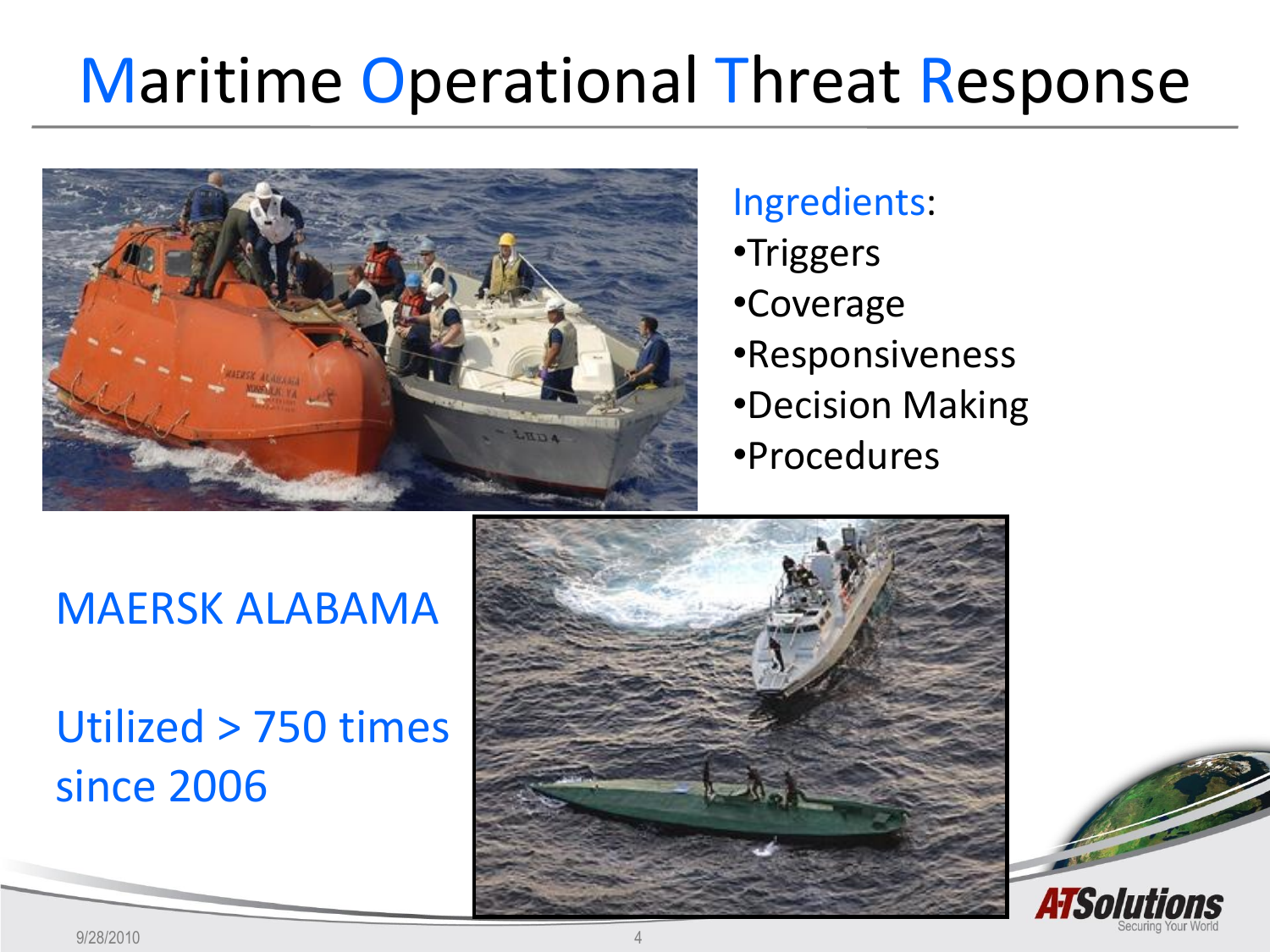## [Stra](http://www.google.com/imgres?imgurl=http://www.uscg.mil/pacarea/cgchamilton/img/forty3.jpg&imgrefurl=http://www.uscg.mil/pacarea/cgchamilton/&usg=__7WYFIb0TviEpxwTag0xTUJyf1ho=&h=413&w=550&sz=125&hl=en&start=1&zoom=1&um=1&itbs=1&tbnid=eU4DVfd34bNt3M:&tbnh=100&tbnw=133&prev=/images%3Fq%3Dcgc%2Bhamilton%26um%3D1%26hl%3Den%26safe%3Doff%26tbs%3Disch:1)tegic Imperative: Move Borders Out

#### Offshore Capacity – CG's #1 Resource Need

Major Cutters began service in 1964 (46 YOA now) High Endurance ('67-'72) Medium Endurance '64-'69 '83-'91



First two replacements were commissioned in 2008 and 2009; only 3 more funded so far

This is a very long term acquisition; projected to run for the next 20 years (2031)!